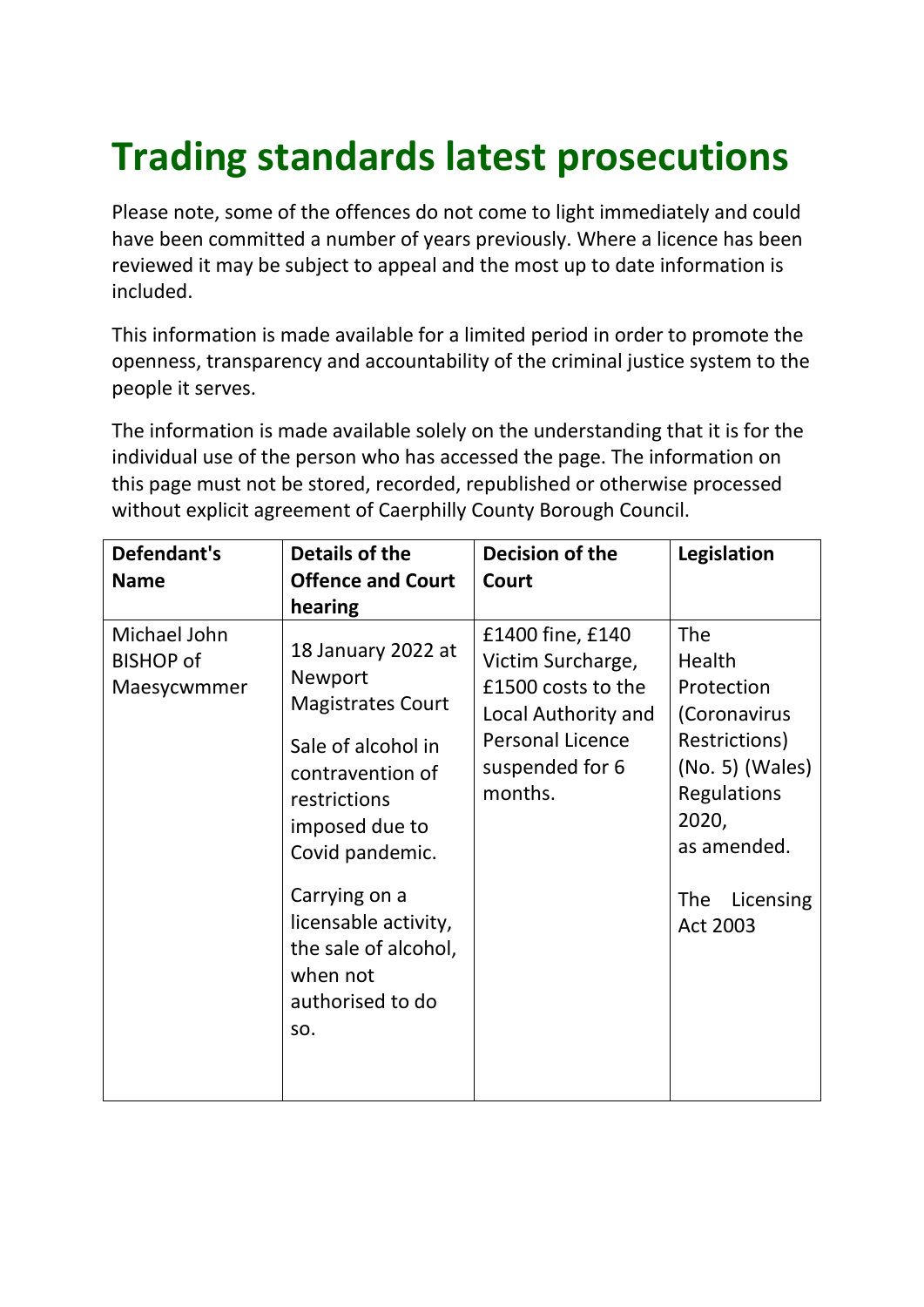| Callum PINE of<br>Senghenydd        | 13 January 2022 at<br>Newport<br><b>Magistrates Court</b><br>Carrying on the<br>activity of Dog<br>Breeding without a<br>licence.                                                                                                                     | £615 fine, £61<br><b>Victim Surcharge</b><br>and £1000 costs to<br>the Local Authority                         | <b>The Animal</b><br>Welfare<br>(Breeding of<br>Dogs) (Wales)<br><b>Regulations</b><br>2014                                             |
|-------------------------------------|-------------------------------------------------------------------------------------------------------------------------------------------------------------------------------------------------------------------------------------------------------|----------------------------------------------------------------------------------------------------------------|-----------------------------------------------------------------------------------------------------------------------------------------|
| Megan ARUNDEL<br>of Senghenydd      | 13 January 2022 at<br>Newport<br><b>Magistrates Court</b><br>Carrying on the<br>activity of Dog<br>Breeding without a<br>licence.                                                                                                                     | £200 fine, £61<br><b>Victim Surcharge</b><br>and £1000 costs to<br>the Local Authority                         | <b>The Animal</b><br>Welfare<br>(Breeding of<br>Dogs) (Wales)<br>Regulations<br>2014                                                    |
| Jedd WIEGOLD of<br><b>Trethomas</b> | 11 January 2022 at<br>Newport<br><b>Magistrates Court</b><br>Carrying on the<br>activity of Dog<br>Breeding without a<br>licence.<br>Causing and<br>permitting a<br>prohibited<br>procedures to be<br>carried out on<br>dogs, namely ear<br>cropping. | 5 months<br>imprisonment.<br>Disqualification<br>from owning,<br>keeping,<br>transporting dogs<br>for 10 years | <b>The Animal</b><br>Welfare<br>(Breeding of<br>Dogs) (Wales)<br><b>Regulations</b><br>2014<br>The Animal<br><b>Welfare Act</b><br>2006 |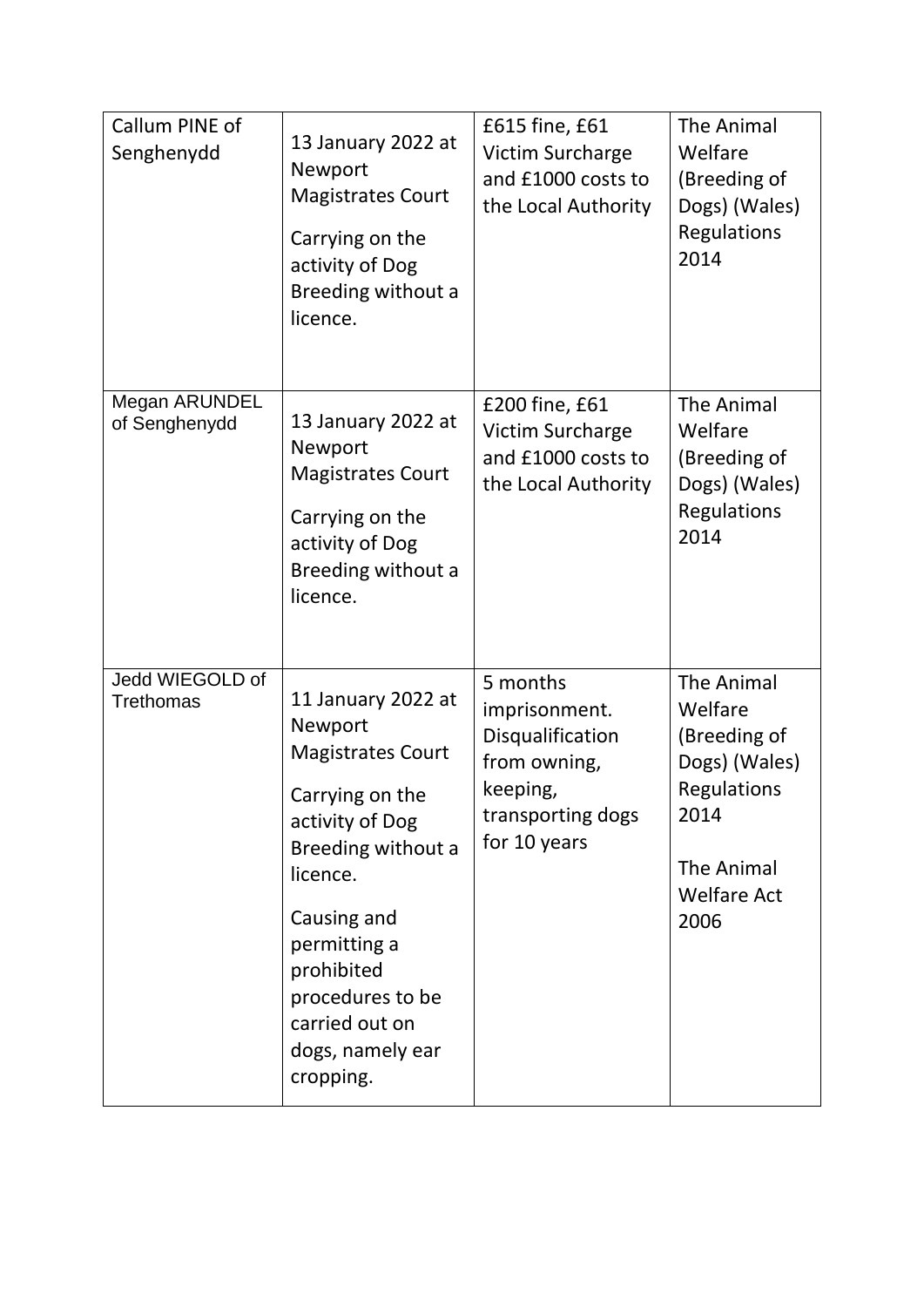| Alan LEE of<br>Cardiff, trading as<br><b>AL Construction</b><br>and Capitol<br>Construction | 21 December 2021<br>at Cardiff Crown<br>Court<br>Carrying on a<br>fraudulent business                            | 6 years and 10<br>months<br>imprisonment                                           | Fraud Act 2006                                    |
|---------------------------------------------------------------------------------------------|------------------------------------------------------------------------------------------------------------------|------------------------------------------------------------------------------------|---------------------------------------------------|
| <b>Gareth James</b><br><b>ROBINSON of</b><br>Cardiff                                        | 21 December 2021<br>at Cardiff Crown<br>Court<br>Being party to the<br>carrying on of a<br>fraudulent business   | 3 years and four<br>months<br>imprisonment                                         | Fraud Act 2006                                    |
| Sivalingham<br>SARWESWARAN<br>trading as One<br>Stop of Cwmcarn                             | 18 November 2021<br>at Newport<br>Magistrates Court.<br>Placing unsafe food<br>on the market-past<br>use by date | £3700 fine, £190<br>victim surcharge,<br>and £1993.97 costs<br>to Local Authority. | <b>The General</b><br>Food<br>Regulations<br>2004 |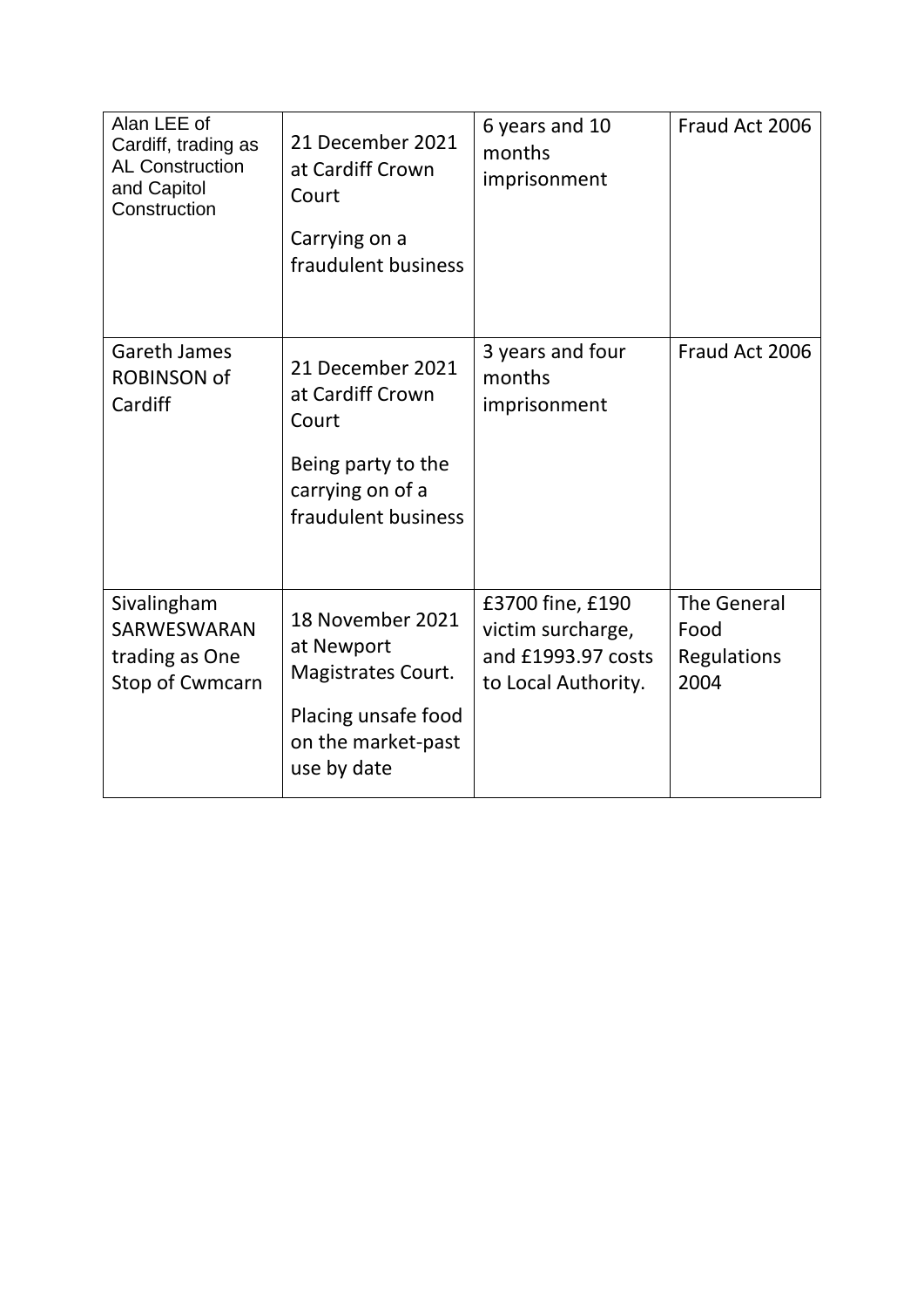| David HUGHES of<br>Wyllie         | 11 November 2021<br>at Newport<br>Magistrates Court.<br>Misleading actions<br>in relation to<br>building work.<br>Failing to give<br>details of Rights of<br>Cancellation to<br>consumers.<br>Failure to carry out<br>building works with<br>professional<br>diligence<br>Failing to provide<br>correct details on<br>business<br>documentation. | 4 months<br>imprisonment<br>suspended for 2<br>years, £115 victim<br>surcharge, £12,500<br>compensation to<br>consumers and<br>£2,500 costs to<br>Local Authority. | Consumer<br>Protection<br>from Unfair<br><b>Trading</b><br><b>Regulations</b><br>2008<br><b>Companies Act</b><br>2006 |
|-----------------------------------|--------------------------------------------------------------------------------------------------------------------------------------------------------------------------------------------------------------------------------------------------------------------------------------------------------------------------------------------------|--------------------------------------------------------------------------------------------------------------------------------------------------------------------|-----------------------------------------------------------------------------------------------------------------------|
| Gavin COLE of<br><b>Ebbw Vale</b> | 14 October 2021 at<br>Newport<br>Magistrates Court.<br>Furnishing a used<br>car invoice to a<br>consumer giving<br>the impression that<br>the consumer had<br>less rights than<br>they actually did                                                                                                                                              | £2485 fine, £181<br>victim surcharge,<br>£877.20<br>compensation to<br>consumer and<br>£1616.05 costs to<br>Local Authority.                                       | Consumer<br>Protection<br>from Unfair<br><b>Trading</b><br>Regulations<br>2008                                        |